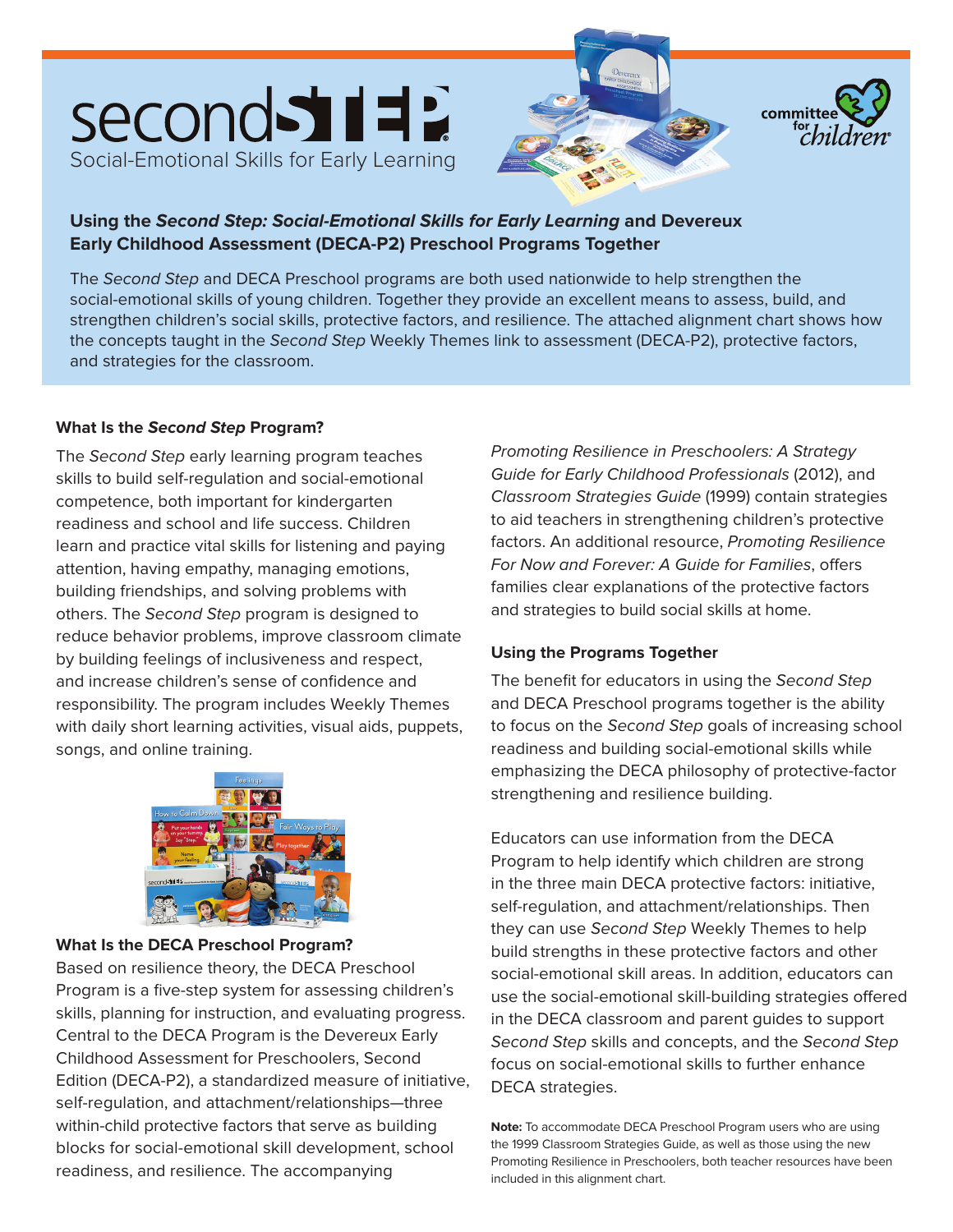# **Second Step Unit I: Skills for Learning**

The goal of this unit is to build skills that help children learn. Children learn to listen, focus attention, use self-talk, and be assertive.

| <b>Second Step Weekly Theme</b><br>overview                                                                                                                                                                                                            | <b>DECA-P2 protective factors that</b><br>will be strengthened through<br>this Second Step Weekly Theme                                                                                                                                                                                                                        | <b>Sample DECA Preschool</b><br><b>Program strategy to help</b><br>enhance this Second Step<br><b>Weekly Theme</b>                                                                                                                                                                                                                                                                                                                                                                                                       |
|--------------------------------------------------------------------------------------------------------------------------------------------------------------------------------------------------------------------------------------------------------|--------------------------------------------------------------------------------------------------------------------------------------------------------------------------------------------------------------------------------------------------------------------------------------------------------------------------------|--------------------------------------------------------------------------------------------------------------------------------------------------------------------------------------------------------------------------------------------------------------------------------------------------------------------------------------------------------------------------------------------------------------------------------------------------------------------------------------------------------------------------|
| <b>Week 1-Welcoming</b><br>Children learn to welcome someone<br>new to class. They play the first<br>Brain Builder game, which helps<br>develop their attention, memory, and<br>inhibitory control.                                                    | <b>Attachment/Relationships,</b><br><b>Self-Regulation, and Initiative</b><br>Children build trust when they<br>interact with caring, responsive, and<br>helpful people in the world. They<br>need a secure base to help them<br>feel attached, establish trust, and<br>feel safe enough to explore and<br>learn new things.   | <b>DECA's Classroom Strategies</b><br>to Promote Children's Social and<br><b>Emotional Development (CSG)</b><br>gives suggestions for helping<br>children build a trusting relationship<br>with a caring adult. (CSG, p. 93)<br>Families need to be welcomed in<br>addition to new children. "Create<br>opportunities for families to meet<br>and form relationships with one<br>another" is a strategy with many<br>tips for welcoming the whole<br>family. (Promoting Resilience in<br>Preschoolers (PRP), p. 194-195) |
| <b>Week 2-Listening</b><br>Children learn the Listening<br>Rules. Following these rules helps<br>everyone learn.                                                                                                                                       | <b>Self-Regulation</b><br>Children are more likely to follow<br>the rules when they help set them.<br>When there are just a few rules,<br>it's easier for children to remember<br>what they are supposed to do.<br>They feel competent and in control<br>of their actions.                                                     | A strategy for establishing rules<br>is outlined with tips for the teacher<br>to involve the children in the<br>rule- making process. (CSG, p. 93)<br>"Rule Reminders" provides<br>suggestions for making rules<br>together with the children, using<br>songs to reinforce the rules, and<br>more. (PRP, p. 226)                                                                                                                                                                                                         |
| <b>Week 3-Focusing Attention</b><br>Children learn that they need their<br>eyes, ears, and brain to focus their<br>attention. They learn how to make<br>and use an "attent-o-scope" by<br>cupping their hands around their<br>eyes to help them focus. | <b>Attachment/Relationships</b><br>and Self-Regulation<br>Children can gain a sense of<br>community and belonging by<br>participating in small groups. It is<br>easier for them to develop trusting<br>relationships with teachers, pay<br>attention, share ideas, and listen<br>to and respect each other in<br>small groups. | Suggestions are given to help<br>children develop the skills to<br>participate in small groups.<br>(CSG, p. 79)<br>The "Focused Small Groups"<br>strategy shows how to create these<br>groups and covers the benefits<br>of promoting interests and learning<br>for all children. (PRP, p. 216)                                                                                                                                                                                                                          |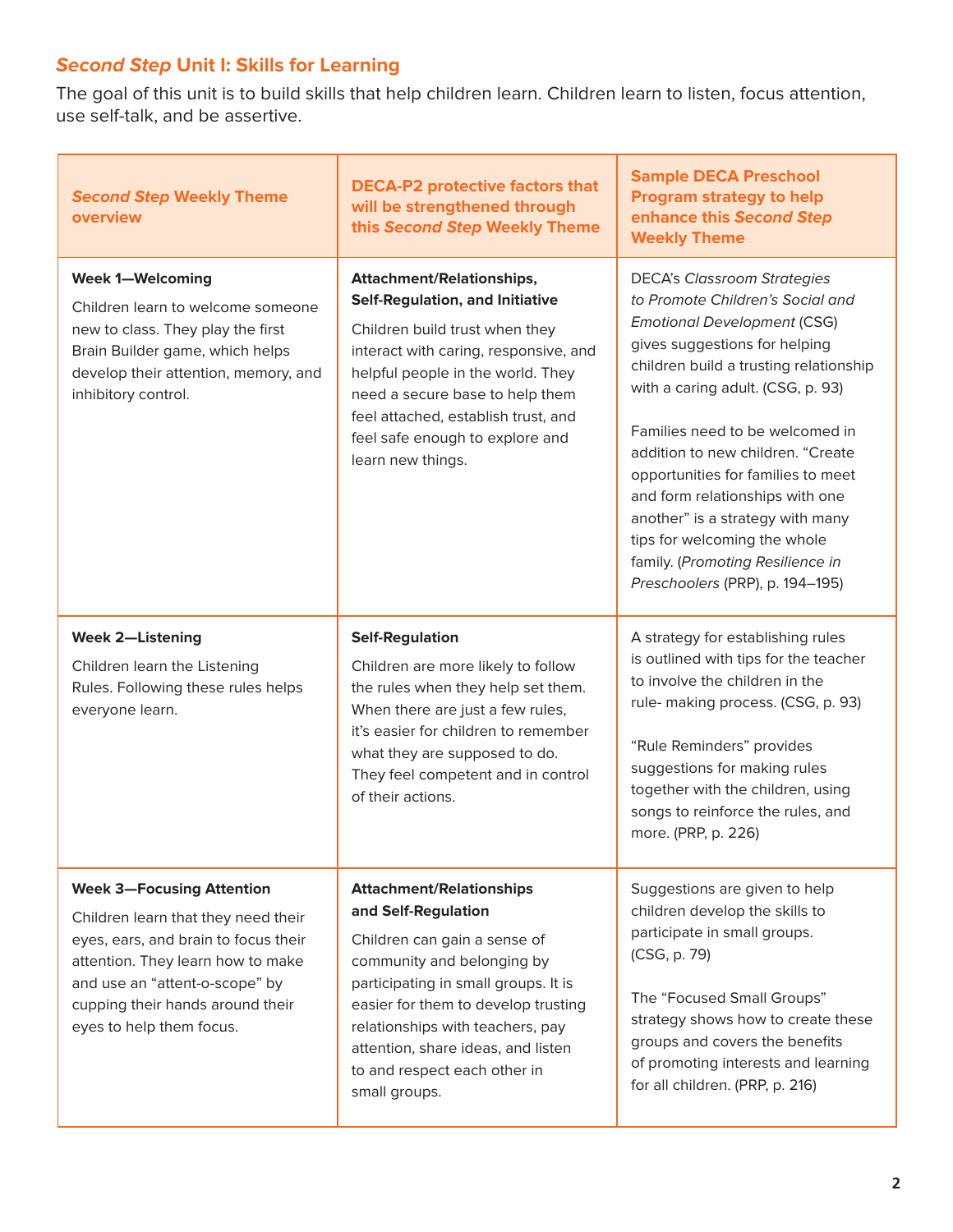# **Second Step Unit I: Skills for Learning (continued)**

The goal of this unit is to build skills that help children learn. Children learn to listen, focus attention, use self-talk, and be assertive.

| <b>Second Step Weekly Theme</b><br>overview                                                                                                                                                      | <b>DECA-P2 protective factors that</b><br>will be strengthened through<br>this Second Step Weekly Theme                                                                                                                                                                                                                                                      | <b>Sample DECA Preschool</b><br><b>Program strategy to help</b><br>enhance this Second Step<br><b>Weekly Theme</b>                                                                                                                                                                                                  |
|--------------------------------------------------------------------------------------------------------------------------------------------------------------------------------------------------|--------------------------------------------------------------------------------------------------------------------------------------------------------------------------------------------------------------------------------------------------------------------------------------------------------------------------------------------------------------|---------------------------------------------------------------------------------------------------------------------------------------------------------------------------------------------------------------------------------------------------------------------------------------------------------------------|
| Week 4-Self-Talk<br>Children learn that self-talk means<br>talking to themselves in a quiet<br>voice or inside their heads. They use<br>self-talk to help them focus on what<br>they need to do. | <b>Attachment/Relationships</b><br>and Self-Regulation<br>Most children can learn to monitor<br>their time and avoid frustration if<br>they know change is coming. They<br>can finish what they are doing, put<br>away materials, and prepare for the<br>next event. Some children worry<br>and feel insecure when they don't<br>remember what happens next. | Suggestions are given to help<br>children develop the skills to handle<br>transitions. (CSG, p. 72)<br>The "Self-Talk" strategy includes<br>how-tos and some specific songs<br>for teaching self-talk to children.<br>(PRP, p. 227)                                                                                 |
| <b>Week 5-Following Directions</b><br>Children learn how to repeat<br>directions to help themselves<br>remember them.                                                                            | <b>Self-Regulation and Initiative</b><br>Small-group activities help children<br>develop many skills. They learn<br>to follow directions, share, take<br>turns, try different strategies,<br>cooperate with others, solve<br>problems, make decisions,<br>and trust adults and peers.                                                                        | Ideas are given for how to support<br>children as they learn to follow<br>directions in a group setting.<br>(CSG, p. 79)                                                                                                                                                                                            |
| <b>Week 6-Asking for What You Need</b><br>or Want<br>Children learn to ask for what they<br>need or want by facing the person<br>whose help they want and using a<br>strong, respectful voice.   | <b>Self-Regulation and Initiative</b><br>When children do things for<br>themselves, they feel powerful<br>and competent. These feelings<br>build self-esteem and help children<br>develop the self-confidence to take<br>on challenges and build new skills<br>and knowledge.                                                                                | Strategies are offered for supporting<br>the development of children's<br>independence and competence.<br>(CSG, p. 94)<br>"Support children's growing<br>independence by recognizing<br>each child's strengths, efforts,<br>and accomplishments" is a detailed<br>strategy in the teacher's guide.<br>(PRP, p. 140) |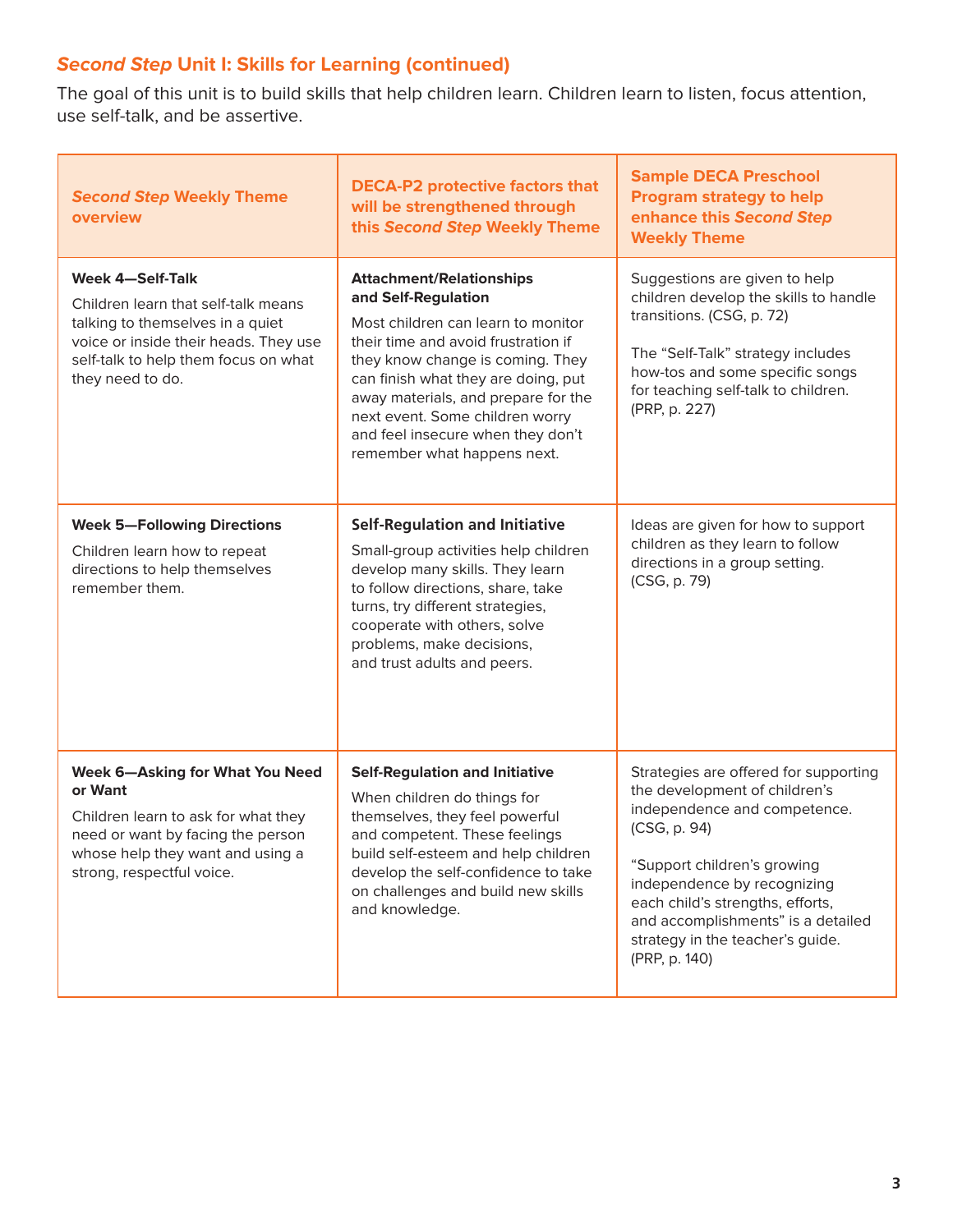# **Second Step Unit 2: Empathy**

The goals of this unit are to help children identify and understand feelings and be kind to others. Children learn to identify and understand their own and others' feelings, begin to see things from perspectives other than their own, and show care and concern for others.

| <b>Second Step Weekly Theme</b><br>overview                                                                                                                                                                                                            | <b>DECA-P2 protective factors that</b><br>will be strengthened through<br>this Second Step Weekly Theme                                                                                                                                                                                                                                                                                                                                                                                     | <b>Sample DECA Preschool</b><br><b>Program strategy to help</b><br>enhance this Second Step<br><b>Weekly Theme</b>                                                                                                                                                                                                                                                                                                                                                |
|--------------------------------------------------------------------------------------------------------------------------------------------------------------------------------------------------------------------------------------------------------|---------------------------------------------------------------------------------------------------------------------------------------------------------------------------------------------------------------------------------------------------------------------------------------------------------------------------------------------------------------------------------------------------------------------------------------------------------------------------------------------|-------------------------------------------------------------------------------------------------------------------------------------------------------------------------------------------------------------------------------------------------------------------------------------------------------------------------------------------------------------------------------------------------------------------------------------------------------------------|
| <b>Week 7-Identifying Feelings</b><br>Children learn to tell how other<br>people are feeling by looking<br>for clues on their faces and bodies.<br>They learn the feelings happy<br>and sad.                                                           | <b>Attachment/Relationships,</b><br><b>Self-Regulation, and Initiative</b><br>Learning to recognize and name<br>feelings helps children develop trust,<br>gain self-control, learn to problem<br>solve, and grow in confidence<br>as they play with others.                                                                                                                                                                                                                                 | Suggestions are offered to<br>educators and parents for providing<br>materials that allow children to<br>explore and express their feelings.<br>(CSG, p. 59)<br>FLIP IT <sup>®</sup> is a strategy that begins<br>with "Identifying Feelings" and helps<br>children learn to problem-solve<br>when faced with challenges.<br>(PRP, p. 215)                                                                                                                        |
| <b>Week 8-More Feelings</b><br>Children learn to tell how someone<br>is feeling by focusing on what is<br>happening. They learn the feelings<br>surprised and scared.                                                                                  | <b>Attachment/Relationships,</b><br><b>Self-Regulation, and Initiative</b><br>Young children tend to view events<br>and experiences from their own<br>perspectives, so they find it difficult<br>to see other points of view. Adults<br>can help them learn to understand<br>their own feelings and express them<br>in acceptable ways. With maturity and<br>experience, children become more<br>aware of other people's feelings and<br>better able to interact positively<br>with others. | Ideas are offered to help children<br>understand their own and others'<br>feelings. (CSG, p. 94)<br>Materials and games that encourage<br>expression of feelings are listed,<br>along with how to implement and/or<br>use them. (PRP, p.120)                                                                                                                                                                                                                      |
| <b>Week 9-Identifying Anger</b><br>Children learn to tell when others<br>are angry by looking for clues on<br>their faces or bodies. They learn<br>that everyone feels angry<br>sometimes, but it is not okay to be<br>mean or hurt others when angry. | <b>Attachment/Relationships</b><br>and Self-Regulation<br>Children need to learn the words<br>used to name feelings so they<br>can understand and express their<br>emotions and communicate needs<br>and desires.                                                                                                                                                                                                                                                                           | Ideas are offered to help children<br>name feelings and develop the<br>language skills they need express<br>their emotions. (CSG, p. 84)<br>Anger can be displayed externally,<br>while other times it may be an<br>internalizing behavior. Ideas for<br>helping children work through<br>both externalizing and internalizing<br>behaviors, such as aggression and<br>biting, or crying and hiding, are<br>included in the teacher's guide.<br>(PRP, p. 261-285) |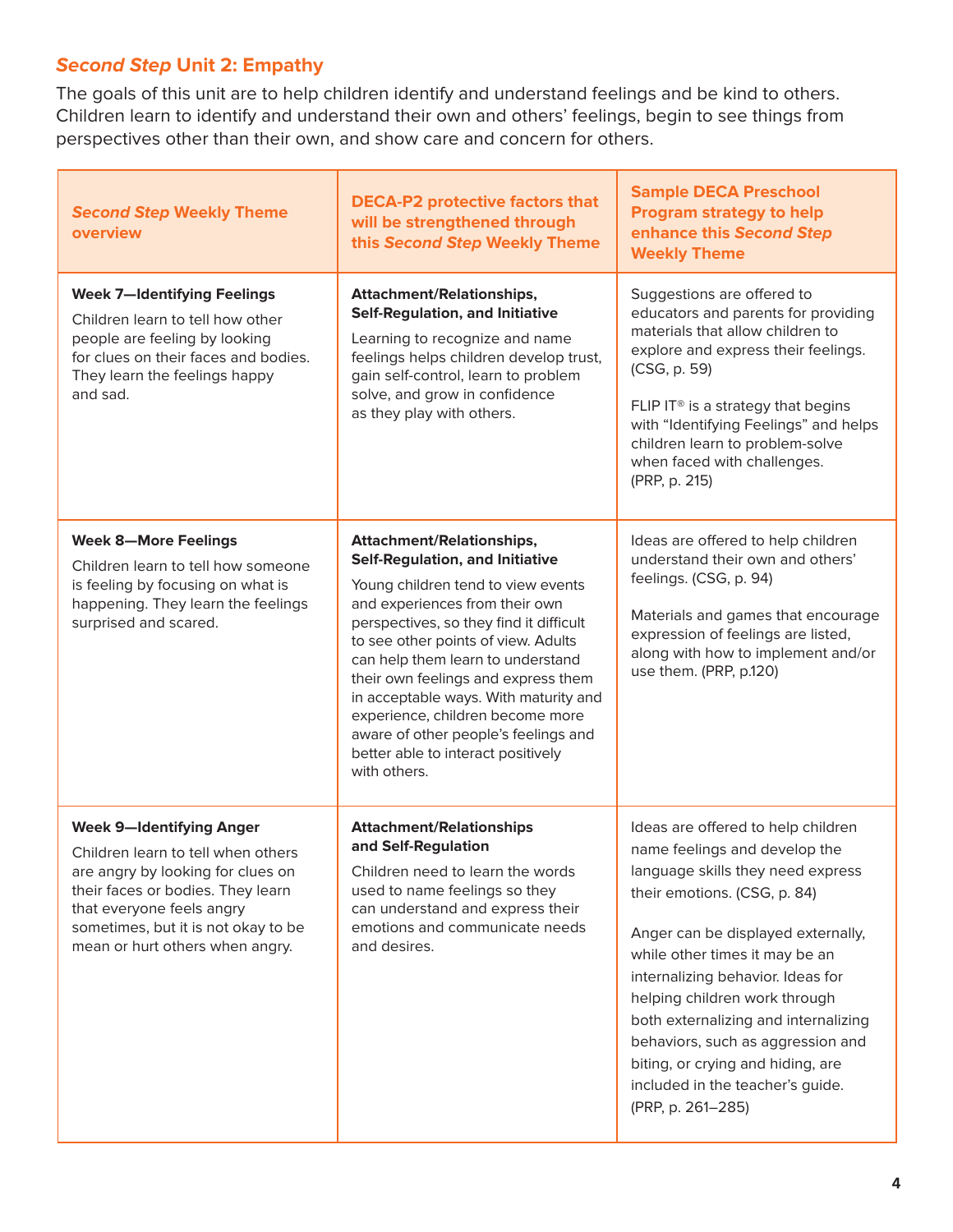# **Second Step Unit 2: Empathy (continued)**

The goals of this unit are to help children identify and understand feelings and be kind to others. Children learn to identify and understand their own and others' feelings, begin to see things from perspectives other than their own, and show care and concern for others.

| <b>Second Step Weekly Theme</b><br>overview                                                                                                                     | <b>DECA-P2 protective factors that</b><br>will be strengthened through<br>this Second Step Weekly Theme                                                                                                                                                                                                                                                                                                                                                                                                                        | <b>Sample DECA Preschool</b><br><b>Program strategy to help</b><br>enhance this Second Step<br><b>Weekly Theme</b>                                                                                                                                                                                                                                              |
|-----------------------------------------------------------------------------------------------------------------------------------------------------------------|--------------------------------------------------------------------------------------------------------------------------------------------------------------------------------------------------------------------------------------------------------------------------------------------------------------------------------------------------------------------------------------------------------------------------------------------------------------------------------------------------------------------------------|-----------------------------------------------------------------------------------------------------------------------------------------------------------------------------------------------------------------------------------------------------------------------------------------------------------------------------------------------------------------|
| <b>Week 10-Same</b><br>or Different Feelings<br>Children learn that people can have<br>the same or different feelings about<br>the same thing.                  | <b>Attachment/Relationships,</b><br><b>Self-Regulation, and Initiative:</b><br>Children's self-concept comes from<br>defining who they are and what<br>makes them similar to and different<br>from other people. An accurate<br>self-concept leads a child to build<br>skills, competence, and self-esteem.                                                                                                                                                                                                                    | Items are recommended for the<br>learning environment that support<br>children's development of a sense<br>of self, helping them define what<br>makes them similar to and different<br>from other people. (CSG, p. 58)<br>"Perspective-Taking" is a detailed<br>strategy that helps children try to<br>see things from others' points of<br>view. (PRP, p. 221) |
| <b>Week 11-Accidents</b><br>Children learn what an accident<br>is and what to say and do when<br>something happens by accident.                                 | <b>Self-Regulation and Initiative:</b><br>It is important for children to<br>understand the difference between<br>an intentional and unintentional<br>incident that may lead to the<br>same negative result, such as a<br>child getting hurt. Children gain<br>independence, self-control, and<br>confidence when they learn to<br>recognize problems on their own<br>and begin the problem-solving<br>process. Children can learn to<br>analyze a situation and respond<br>appropriately to the intention of<br>the behavior. | Strategies are offered to teach<br>children problem-solving skills and<br>encourage them to use their skills<br>to resolve conflicts. (CSG, p. 84)<br>Activities that help children learn<br>about social skills and emotions<br>(emotion games, feelings posters,<br>conflict resolution steps) are<br>provided. (PRP, p. 165-167)                             |
| <b>Week 12-Caring and Helping</b><br>Children learn how to say something<br>kind and do helpful things for<br>others to show they care about<br>their feelings. | <b>Attachment/Relationships,</b><br><b>Self-Regulation, and Initiative:</b><br>Children build trust when they<br>experience caring, responsive,<br>and helpful people in the world.<br>As children learn about ways to be<br>helpful, they begin to develop more<br>control over how they help care for<br>themselves and others.                                                                                                                                                                                              | Suggestions for building trusting,<br>caring relationships are offered.<br>(CSG, p. 79)<br>"Modeling" is an important strategy<br>teachers can use to show how we<br>care for others and help others<br>when needed. (PRP, p. 221)                                                                                                                              |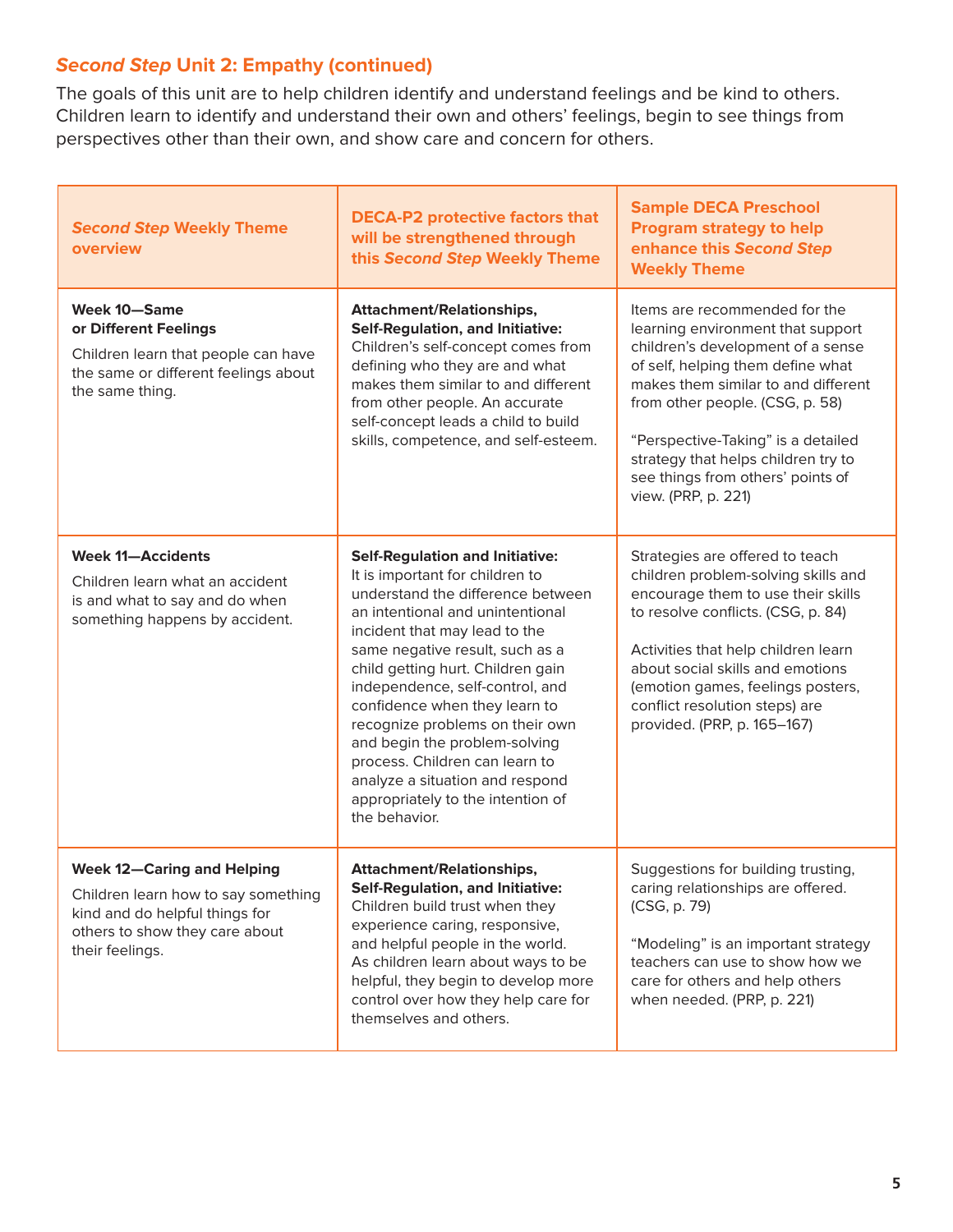# **Second Step Unit 3: Emotion Management**

The goal of this unit is to help children recognize how they are feeling and calm down strong feelings. Children learn to understand strong feelings, recognize how they are feeling, and calm down.

| <b>Second Step Weekly Theme</b><br>overview                                                                                                                                                                                                          | <b>DECA-P2 protective factors that</b><br>will be strengthened through<br>this Second Step Weekly Theme                                                                                                                                                                                                                                                                                                                            | <b>Sample DECA Preschool</b><br><b>Program strategy to help</b><br>enhance this Second Step<br><b>Weekly Theme</b>                                                                                                                                                                                                                                                                                                                                                                            |
|------------------------------------------------------------------------------------------------------------------------------------------------------------------------------------------------------------------------------------------------------|------------------------------------------------------------------------------------------------------------------------------------------------------------------------------------------------------------------------------------------------------------------------------------------------------------------------------------------------------------------------------------------------------------------------------------|-----------------------------------------------------------------------------------------------------------------------------------------------------------------------------------------------------------------------------------------------------------------------------------------------------------------------------------------------------------------------------------------------------------------------------------------------------------------------------------------------|
| <b>Week 13-We Feel Feelings</b><br>in Our Bodies<br>Children learn to focus attention on<br>their bodies to recognize how they<br>are feeling. They learn that<br>talking to a grown-up helps<br>when they feel worried.                             | <b>Attachment/Relationships</b><br>and Self-Regulation<br>As children learn about their feelings<br>and the expression of those feelings<br>within their own bodies, they begin<br>to develop self-regulation skills.<br>Self-regulation skills are essential<br>as children adapt and adjust their<br>expressions, emotions, and energy<br>levels in accordance with the ever-<br>changing world in which they learn<br>and play. | Games are suggested that<br>help children cooperate and<br>self-regulate, in turn helping<br>children recognize and express<br>emotions at the same time.<br>(CSG, p. 83)<br>"Maintaining realistic expectations<br>for each child's behavior based<br>on his development" is one way<br>teachers can help children recognize<br>feelings and when to seek help<br>from adults. More ideas based on<br>observing children closely are<br>offered in the teacher's guide.<br>(PRP, p. 141-142) |
| <b>Week 14-Strong Feelings</b><br>Children learn to put their hands<br>on their tummies and say "Stop" to<br>start calming down strong feelings.<br>They learn that when they're trying<br>to do something difficult, they might<br>feel frustrated. | Self-Regulation: Every child is<br>an individual with unique skills,<br>interests, and needs. Children vary<br>in their ability to use self-control, and<br>thus the positive guidance approach<br>a teacher would take in helping<br>them deal with their feelings would<br>be different with each child and in<br>each situation.                                                                                                | Positive guidance strategies are<br>offered to fit the child and the<br>situation. (CSG, p. 95)<br>"Social Stories" is one strategy<br>outlined in the teacher's guide. This<br>helps children see themselves in a<br>simple story, successfully working<br>through a problem or strong<br>emotion. (PRP, p. 228)                                                                                                                                                                             |
| <b>Week 15-Naming Feelings</b><br>Children learn that naming their<br>feelings helps them calm down.<br>They learn that talking to a grown-<br>up helps when they have strong<br>feelings.                                                           | <b>Attachment/Relationships and</b><br>Self-Regulation: When a caring adult<br>takes the time to get on a child's<br>level and really listen to what the<br>child's words and body language<br>are saying, the child will come to<br>experience a stronger sense of trust,<br>knowing that the adult cares about<br>his or her feelings.                                                                                           | Suggestions are offered for<br>identifying and empathizing with<br>a child's point of view. (CSG, p. 113)<br>"Exposing children to new feelings<br>words, and using books and songs<br>to further these concepts" are<br>some of the tips for naming feelings<br>offered in the teacher's guide.<br>(PRP, p. 168-169)                                                                                                                                                                         |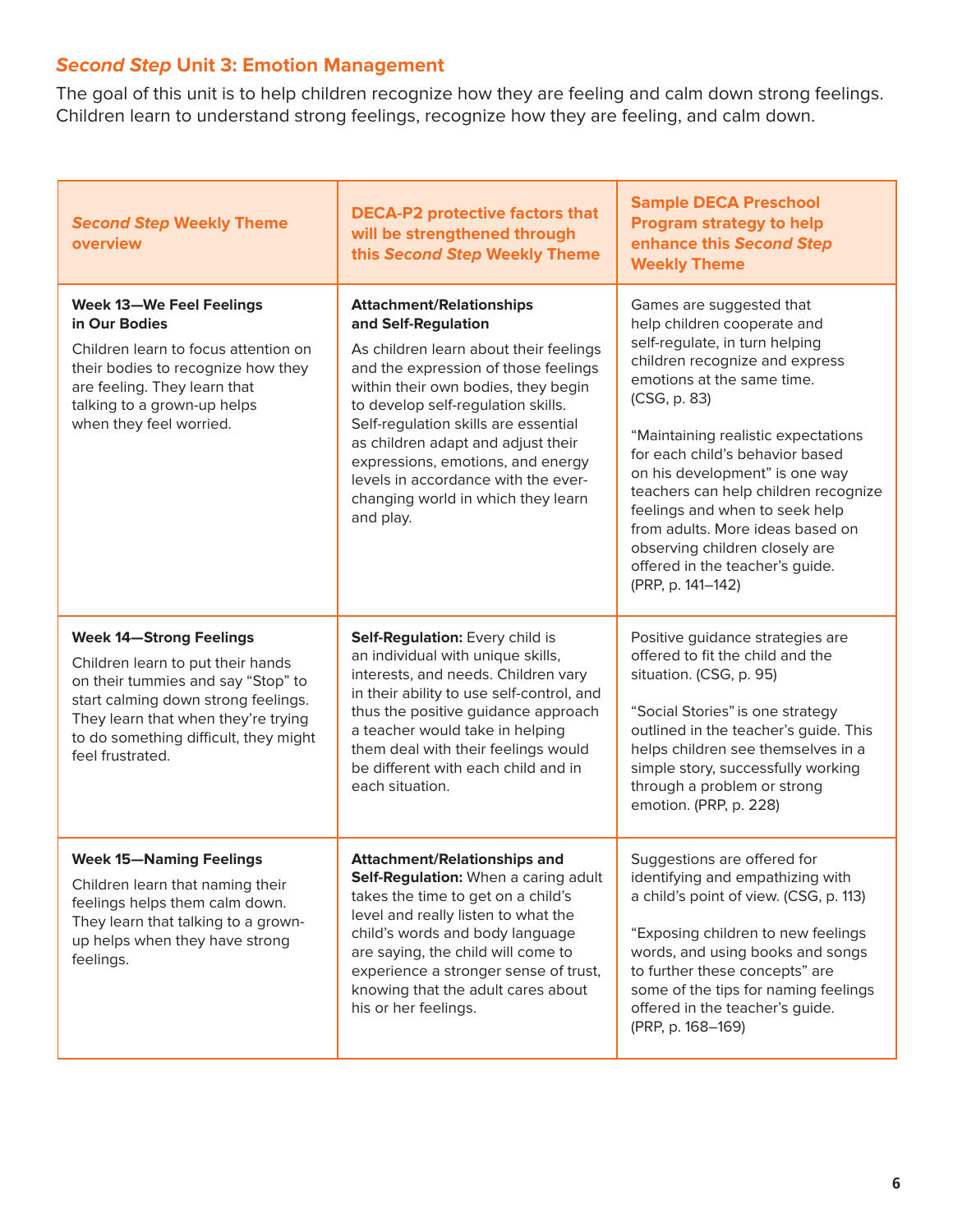# **Second Step Unit 3: Emotion Management (continued)**

The goal of this unit is to help children recognize how they are feeling and calm down strong feelings. Children learn to understand strong feelings, recognize how they are feeling, and calm down.

| <b>Second Step Weekly Theme</b><br>overview                                                                                                                                                                      | <b>DECA-P2 protective factors that</b><br>will be strengthened through<br>this Second Step Weekly Theme                                                                                                                                                                                                                                                                  | <b>Sample DECA Preschool</b><br><b>Program strategy to help</b><br>enhance this Second Step<br><b>Weekly Theme</b>                                                                                                                                                                                                                                                                               |
|------------------------------------------------------------------------------------------------------------------------------------------------------------------------------------------------------------------|--------------------------------------------------------------------------------------------------------------------------------------------------------------------------------------------------------------------------------------------------------------------------------------------------------------------------------------------------------------------------|--------------------------------------------------------------------------------------------------------------------------------------------------------------------------------------------------------------------------------------------------------------------------------------------------------------------------------------------------------------------------------------------------|
| <b>Week 16-Managing</b><br><b>Disappointment</b><br>Children learn how to belly breathe<br>to calm down. They learn that when<br>they don't get what they want, they<br>might feel disappointed.                 | <b>Attachment/Relationships, Self-</b><br>Regulation, and Initiative: Children<br>can learn to calm themselves by<br>using relaxation techniques. When<br>they are more in control of how<br>they express their feelings, they are<br>better able to connect with peers<br>and adults.                                                                                   | Relaxation techniques are provided<br>for the group as a whole and for<br>individual children. (CSG, p. 81)<br>When a teacher "displays respect,<br>warmth, and interest in all children,"<br>children learn they are cared for and<br>listened to. More ideas on listening<br>warmly and closely to children are<br>offered in the teacher's guide.<br>(PRP, p. 139)                            |
| <b>Week 17-Managing Anger</b><br>Children learn how to relax their<br>bodies and calm down when<br>angry. They learn that it is okay to<br>feel angry, but it is not okay to do<br>something hurtful when angry. | Self-Regulation: Children who<br>display aggression often have come<br>to use this strategy when they feel<br>nothing else can help them meet<br>their need. Learning a more<br>appropriate way to express anger<br>and frustration will help children feel<br>more in control and feel better about<br>themselves.                                                      | The CSG offers a six-step process<br>to identify and work through<br>aggression, including useful<br>information to help prevent<br>aggression and help other children<br>deal with it when it does occur.<br>(CSG, p. 142-146)<br>"Self-Soothing" provides tips and<br>suggestions for activities and<br>materials to help children manage<br>anger and other strong emotions.<br>(PRP, p. 227) |
| <b>Week 18-Managing Waiting</b><br>When they have to wait, children<br>will be able to apply calming-down<br>strategies down and identify and<br>apply coping skills.                                            | <b>Self-Regulation and Initiative:</b><br>Transition times are often<br>challenging for children who<br>lack strong protective factors. As<br>children learn to delay gratification<br>and cooperate with others while<br>maintaining a respectful and<br>safe learning environment, their<br>protective factors and social<br>interactions are strengthened<br>as well. | Suggestions are offered for involving<br>children in transition and waiting<br>times to keep them actively engaged<br>while they are also learning to delay<br>gratification. (CSG, p. 71)<br>"Managing Energy Level and<br>Behavior in Positive Ways" is a<br>strategy with 15 specific ideas for<br>teachers. (PRP, D9)                                                                        |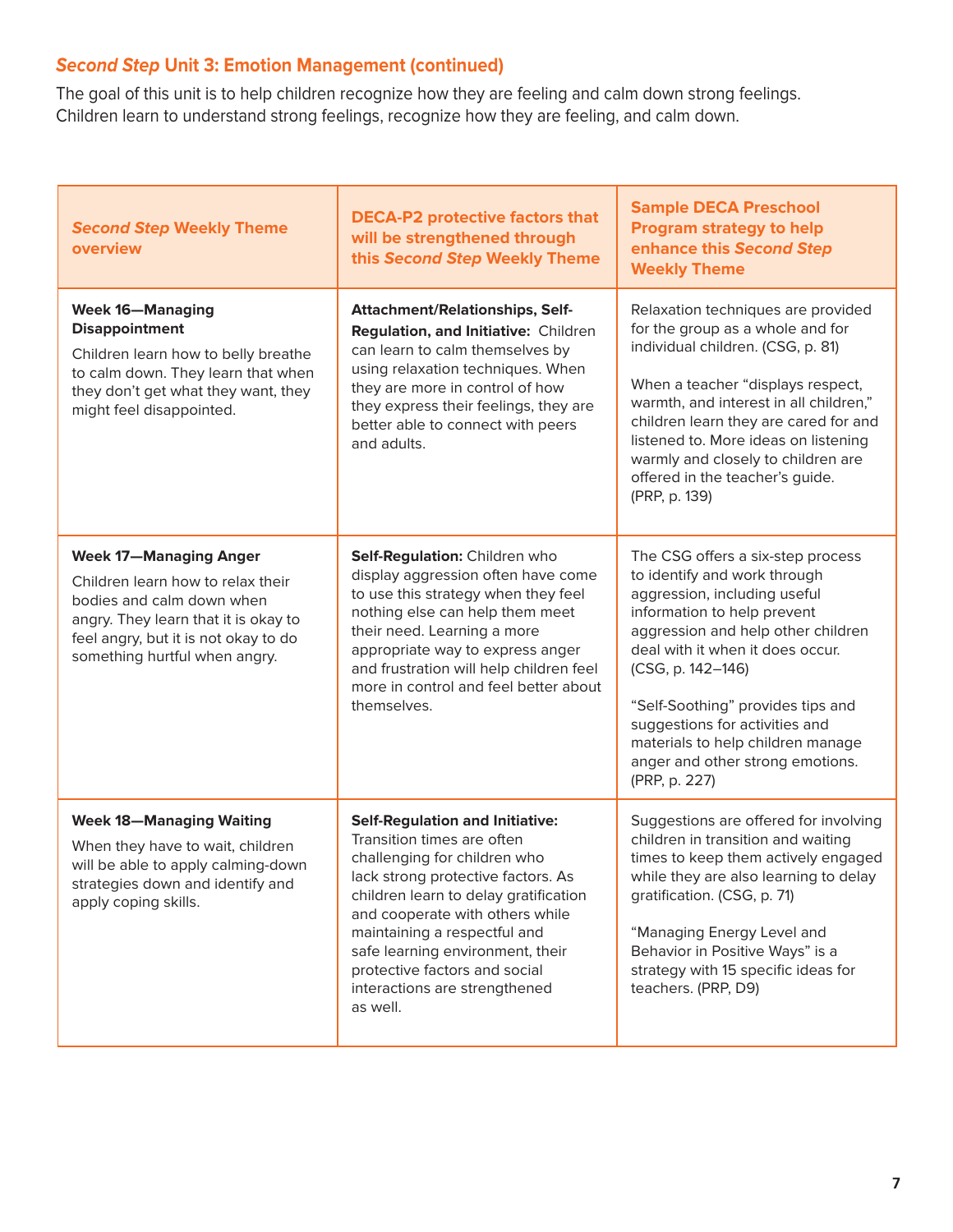## **Second Step Unit 4: Friendship Skills and Problem Solving**

The goals of this unit are to help children learn to solve problems in safe ways and to build skills that help them make and keep friends. Children learn to calm down before trying to solve problems, use two problem-solving steps, and ways to make and keep friends.

| <b>Second Step Weekly Theme</b><br>overview                                                                                                                                           | <b>DECA-P2 protective factors that</b><br>will be strengthened through<br>this Second Step Weekly Theme                                                                                                                                                                                                        | <b>Sample DECA Preschool</b><br><b>Program strategy to help</b><br>enhance this Second Step<br><b>Weekly Theme</b>                                                                                                                                                                                                                                                                                   |
|---------------------------------------------------------------------------------------------------------------------------------------------------------------------------------------|----------------------------------------------------------------------------------------------------------------------------------------------------------------------------------------------------------------------------------------------------------------------------------------------------------------|------------------------------------------------------------------------------------------------------------------------------------------------------------------------------------------------------------------------------------------------------------------------------------------------------------------------------------------------------------------------------------------------------|
| <b>Week 19-Fair Ways to Play</b><br>Children learn three Fair Ways<br>to Play: play together, trade, and<br>take turns.                                                               | <b>Attachment/Relationships</b><br>and Initiative: Children have fun<br>and gain a sense of belonging<br>when they play and work together.<br>They can enjoy doing things they<br>couldn't do alone or work together<br>to achieve a common goal.                                                              | Activities and experiences that<br>encourage cooperation are listed.<br>(CSG, p. 82)<br>Ideas for "getting along with others"<br>are offered in the tips section of the<br>teacher's guide. (PRP, D6)                                                                                                                                                                                                |
| <b>Week 20-Having Fun with Friends</b><br>Children learn to choose to have fun<br>with their friends using the Fair Ways<br>to Play instead of insisting on getting<br>their own way. | <b>Attachment/Relationships,</b><br><b>Self-Regulation, and Initiative:</b><br>Children learn to cooperate when<br>using materials that are more fun<br>when used by two or more people.<br>During group play, children learn<br>to make friends, handle frustration,<br>and listen to and respect each other. | Providing materials that promote<br>cooperation and group play will<br>create more opportunities to<br>observe children and help them<br>learn the skills needed to play<br>together fairly. (CSG, p. 59)<br>"Strengthening Peer (Child-Child)<br>Connections" is one way to help<br>children learn to have fun together.<br>Fifteen specific tips are offered in<br>the teacher's guide. (PRP, D12) |
| <b>Week 21-Inviting to Play</b><br>Children learn how to invite others<br>to play. Knowing how to invite others<br>helps everyone feel included.                                      | <b>Attachment/Relationships,</b><br><b>Self-Regulation, and Initiative:</b><br>Children are learning an important<br>and difficult task-to balance their<br>own needs with those of the group.<br>They need lots of practice to learn<br>how to negotiate, cooperate, and<br>get along with others.            | Strategies are offered to help<br>children with the skills and behaviors<br>used to play and learn with others.<br>(CSG, p. 92)<br>Ideas for "Providing opportunities<br>that promote cooperation and<br>problem solving" are provided in<br>the teacher's guide. (PRP, p. 159)                                                                                                                      |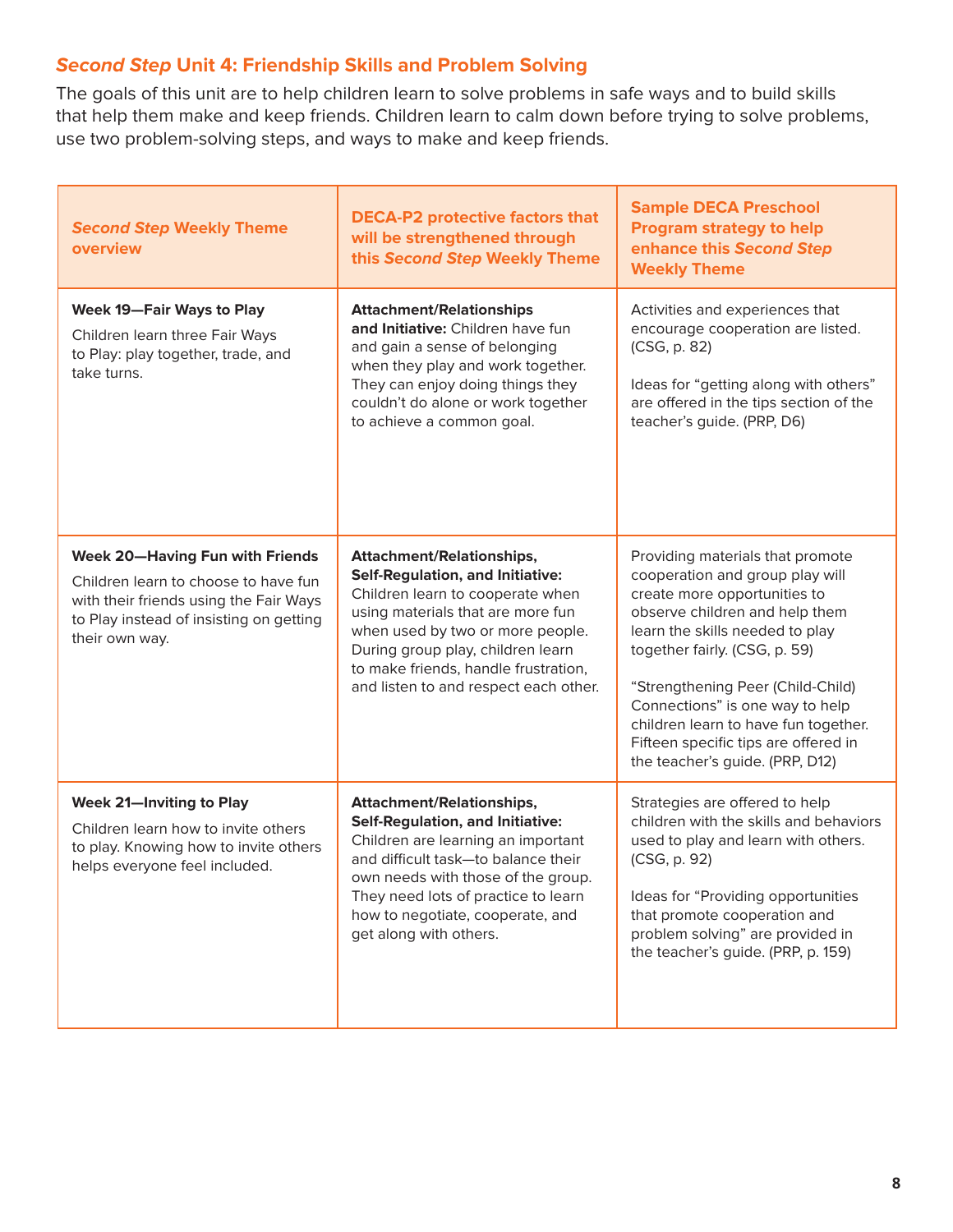## **Second Step Unit 4: Friendship Skills and Problem Solving (continued)**

The goals of this unit are to help children learn to solve problems in safe ways and to build skills that help them make and keep friends. Children learn to calm down before trying to solve problems, use two problem-solving steps, and ways to make and keep friends.

| <b>Second Step Weekly Theme</b><br>overview                                                                                                                           | <b>DECA-P2 protective factors that</b><br>will be strengthened through<br>this Second Step Weekly Theme                                                                                                                                                                                                                                                                                                                       | <b>Sample DECA Preschool</b><br><b>Program strategy to help</b><br>enhance this Second Step<br><b>Weekly Theme</b>                                                                                                                                                                                                                                         |
|-----------------------------------------------------------------------------------------------------------------------------------------------------------------------|-------------------------------------------------------------------------------------------------------------------------------------------------------------------------------------------------------------------------------------------------------------------------------------------------------------------------------------------------------------------------------------------------------------------------------|------------------------------------------------------------------------------------------------------------------------------------------------------------------------------------------------------------------------------------------------------------------------------------------------------------------------------------------------------------|
| Week 22-Joining In with Play<br>Children learn how to join others in<br>play which helps them make friends.                                                           | <b>Attachment/Relationships,</b><br><b>Self-Regulation, and Initiative:</b><br>Initiating activities allows children to<br>learn patience, handle frustrations,<br>and sometimes even cope with<br>rejection. Children gain a sense<br>of self as separate from others by<br>playing alone at times and inviting<br>others to play at other times.<br>Children use thinking and social<br>skills to plan and carry out ideas. | Tips are offered to help encourage<br>children to initiate their own<br>activities, alone or with others.<br>(CSG, p. 81)<br>Fifteen specific tips for taking<br>initiative and beginning play or<br>joining in with others are offered<br>in the teacher's strategy guide.<br>(PRP, D2)                                                                   |
| <b>Week 23-Saying the Problem</b><br>Children learn to calm down before<br>trying to solve a problem. Then they<br>learn how to use words to describe<br>the problem. | <b>Attachment/Relationships,</b><br><b>Self-Regulation, and Initiative:</b><br>Teachers should dedicate<br>sufficient time to teaching children<br>problem-solving skills they can use<br>now and in the future. Children gain<br>confidence when they learn to solve<br>problems on their own.                                                                                                                               | A problem-solving process is<br>outlined on page 85 of the CSG.<br>The steps are in line with the basic<br>steps identified in the Second Step<br>program. (CSG, p. 85)<br>A five-step process beginning with<br>"help all involved calm down" and<br>ending with individual follow-up, as<br>needed, is included in the teacher's<br>guide. (PRP, p. 218) |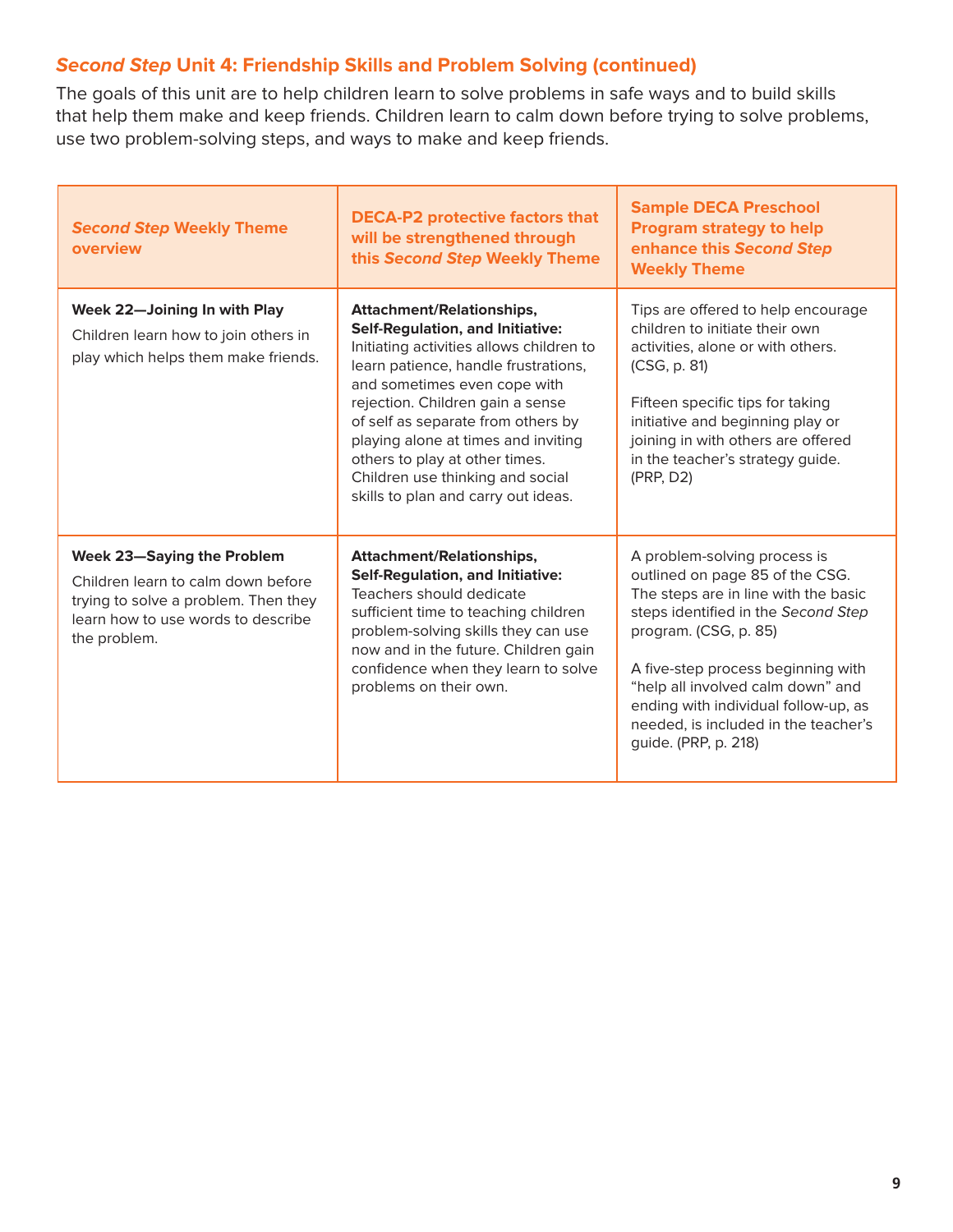## **Second Step Unit 4: Friendship Skills and Problem Solving (continued)**

The goals of this unit are to help children learn to solve problems in safe ways and to build skills that help them make and keep friends. Children learn to calm down before trying to solve problems, use two problem-solving steps, and ways to make and keep friends.

| <b>Second Step Weekly Theme</b><br>overview                                                                                                                                    | <b>DECA-P2 protective factors that</b><br>will be strengthened through<br>this Second Step Weekly Theme                                                                                                                                                                                                                                                                                                                                                                                                                                                                                           | <b>Sample DECA Preschool</b><br><b>Program strategy to help</b><br>enhance this Second Step<br><b>Weekly Theme</b>                                                                                                                                                                                                          |
|--------------------------------------------------------------------------------------------------------------------------------------------------------------------------------|---------------------------------------------------------------------------------------------------------------------------------------------------------------------------------------------------------------------------------------------------------------------------------------------------------------------------------------------------------------------------------------------------------------------------------------------------------------------------------------------------------------------------------------------------------------------------------------------------|-----------------------------------------------------------------------------------------------------------------------------------------------------------------------------------------------------------------------------------------------------------------------------------------------------------------------------|
| <b>Week 24-Thinking of Solutions</b><br>Children learn to think of lots of safe<br>ideas for solving problems.                                                                 | <b>Attachment/Relationships</b><br>and Initiative<br>The teacher and the children<br>should be equal partners in the<br>problem-solving process. During<br>problem-solving time, the teacher<br>listens to the child's perspective first,<br>and then offers his or her own ideas<br>about what the child has suggested.<br>This strategy helps children learn to<br>use logic and reasoning to discuss<br>and address social-emotional<br>concerns. The one-on-one time with<br>the teacher supports attachment.                                                                                 | Problem-solving time is outlined<br>in the CSG, along with a role-play<br>of how this might work with an<br>individual child.<br>(CSG, p. 112)                                                                                                                                                                              |
| <b>Week 25-Speaking Up Assertively</b><br>Children learn to speak up when<br>someone is treating them in a mean<br>or unsafe way or when they are<br>trying to solve problems. | <b>Attachment/Relationships and</b><br>Self-Regulation: When children<br>begin using inappropriate language,<br>gestures, or touch, they usually<br>do not know their meanings. Until<br>someone tells them so, they do not<br>know that society considers certain<br>words or actions unacceptable.<br>This information is best provided<br>by a trusted adult in a caring, firm<br>tone. Children need to learn more<br>appropriate ways to communicate<br>needs or express feelings. Children<br>who are targets of these behaviors<br>need to know how to speak up for<br>themselves as well. | In the CSG, teachers can find<br>useful suggestions for dealing with<br>name-calling and other inappropriate<br>behaviors in the classroom.<br>(CSG, p. 150-154)<br>The teacher's guide offers many<br>tips for building language skills,<br>specifically for feelings, rules, and<br>problem solving.<br>(PRP, p. 168-169) |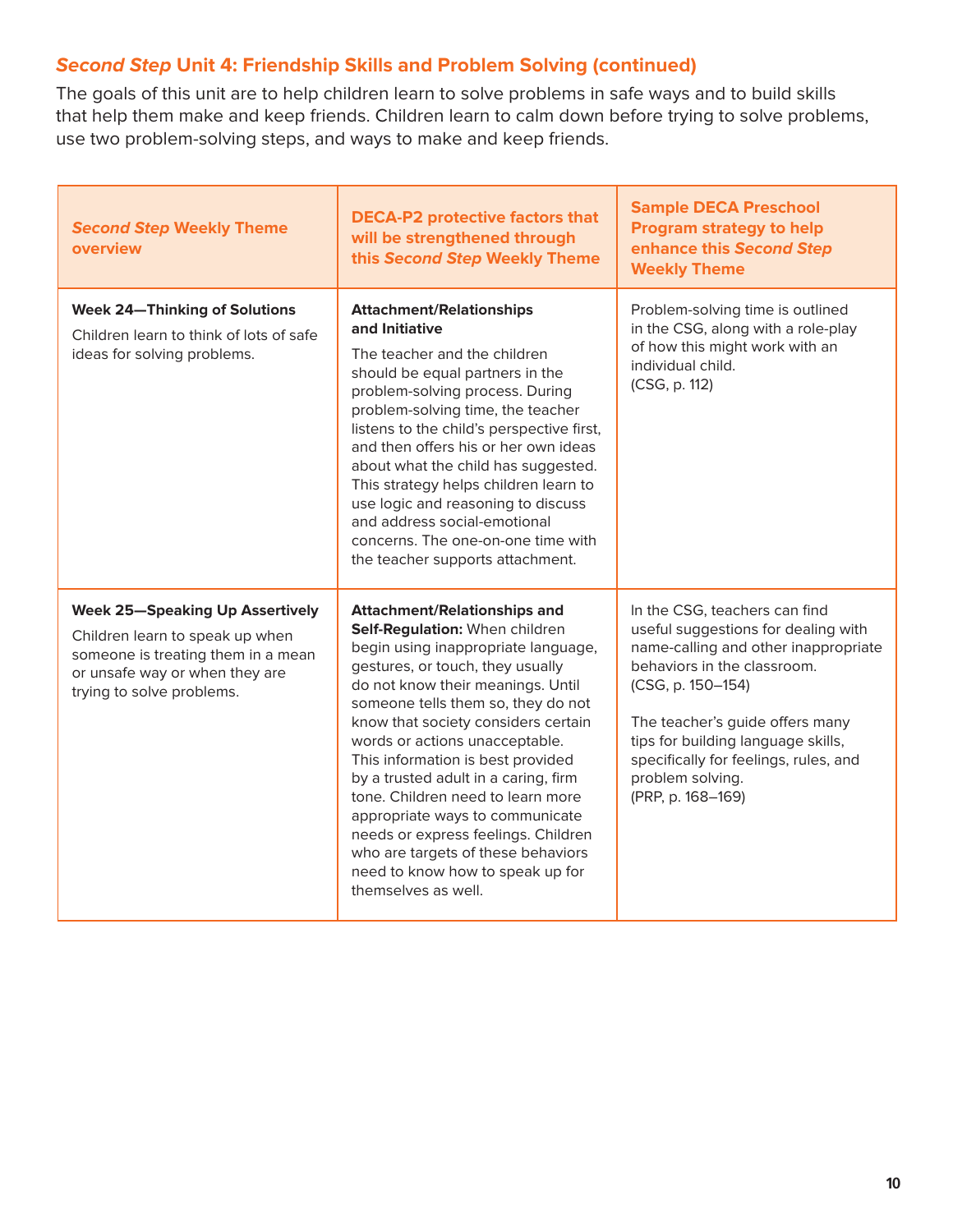### **Second Step Unit 5: Transitioning to Kindergarten**

The goals for this unit are to review the skills children have learned in the Second Step program and help children understand that these skills will help them in kindergarten. Children think back to what they've learned in the program and think ahead to how these skills will help them become better learners, handle new situations, and get along better with others in kindergarten.

| <b>Second Step Weekly Theme</b><br>overview                                                                                                                                                                 | <b>DECA-P2 protective factors that</b><br>will be strengthened through<br>this Second Step Weekly Theme                                                                                                                                          | <b>Sample DECA Preschool</b><br><b>Program strategy to help</b><br>enhance this Second Step<br><b>Weekly Theme</b>                                                                                                                                                                                                                                                                                       |
|-------------------------------------------------------------------------------------------------------------------------------------------------------------------------------------------------------------|--------------------------------------------------------------------------------------------------------------------------------------------------------------------------------------------------------------------------------------------------|----------------------------------------------------------------------------------------------------------------------------------------------------------------------------------------------------------------------------------------------------------------------------------------------------------------------------------------------------------------------------------------------------------|
| <b>Week 26-Learning in Kindergarten</b><br>Children review the Listening<br>Rules and Skills for Learning. They<br>think ahead to how these skills will<br>help them be better learners in<br>kindergarten. | <b>Self-Regulation and Initiative</b><br>When children can wait their turn to<br>participate and volunteer to share<br>information at appropriate times,<br>they help contribute to a respectful<br>tone in the classroom community.             | Ideas are given for how to support<br>children in learning to cooperate<br>with others in a group setting.<br>(CSG, p. 79)<br>Rules and guidelines connected to<br>respect and listening help set the<br>stage for school success. Ideas for<br>how to establish and reinforce rules<br>are detailed. (PRP, p. 147)                                                                                      |
| <b>Week 27-Riding</b><br>the Kindergarten Bus<br>Children review skills for identifying<br>and calming down strong feelings<br>in the context of thinking ahead to<br>riding the bus to kindergarten.       | <b>Attachment/Relationships</b><br>and Self-Regulation<br>Children can learn to calm<br>themselves down. When they are<br>more in control of their expression<br>of feelings, they are better able to<br>connect with peers and adults.          | Relaxation techniques are provided<br>for the group as a whole and for<br>individual children. (CSG, p. 81)<br>Planning for smooth transitions<br>throughout the year and helping<br>children learn to transition and<br>cope with change will help them<br>be successful in new kindergarten<br>endeavors. Ideas are offered in the<br>teacher's guide for planning smooth<br>transitions. (PRP, p. 95) |
| <b>Week 28-Making New Friends</b><br>in Kindergarten<br>Children review friendship skills and<br>problem solving and think about<br>how these skills will help them make<br>new friends in kindergarten.    | <b>Attachment/Relationships</b><br>and Initiative<br>Children have fun and gain a sense<br>of belonging when they play and<br>work together. They can enjoy doing<br>things they couldn't do alone or work<br>together to achieve a common goal. | Activities and experiences that<br>encourage cooperation are listed.<br>(CSG, p. 82)<br>Dramatic play, role playing, and<br>other creative ways to explore<br>making and keeping friends are<br>included in the teacher's guide.<br>(PRP, p. 163)                                                                                                                                                        |